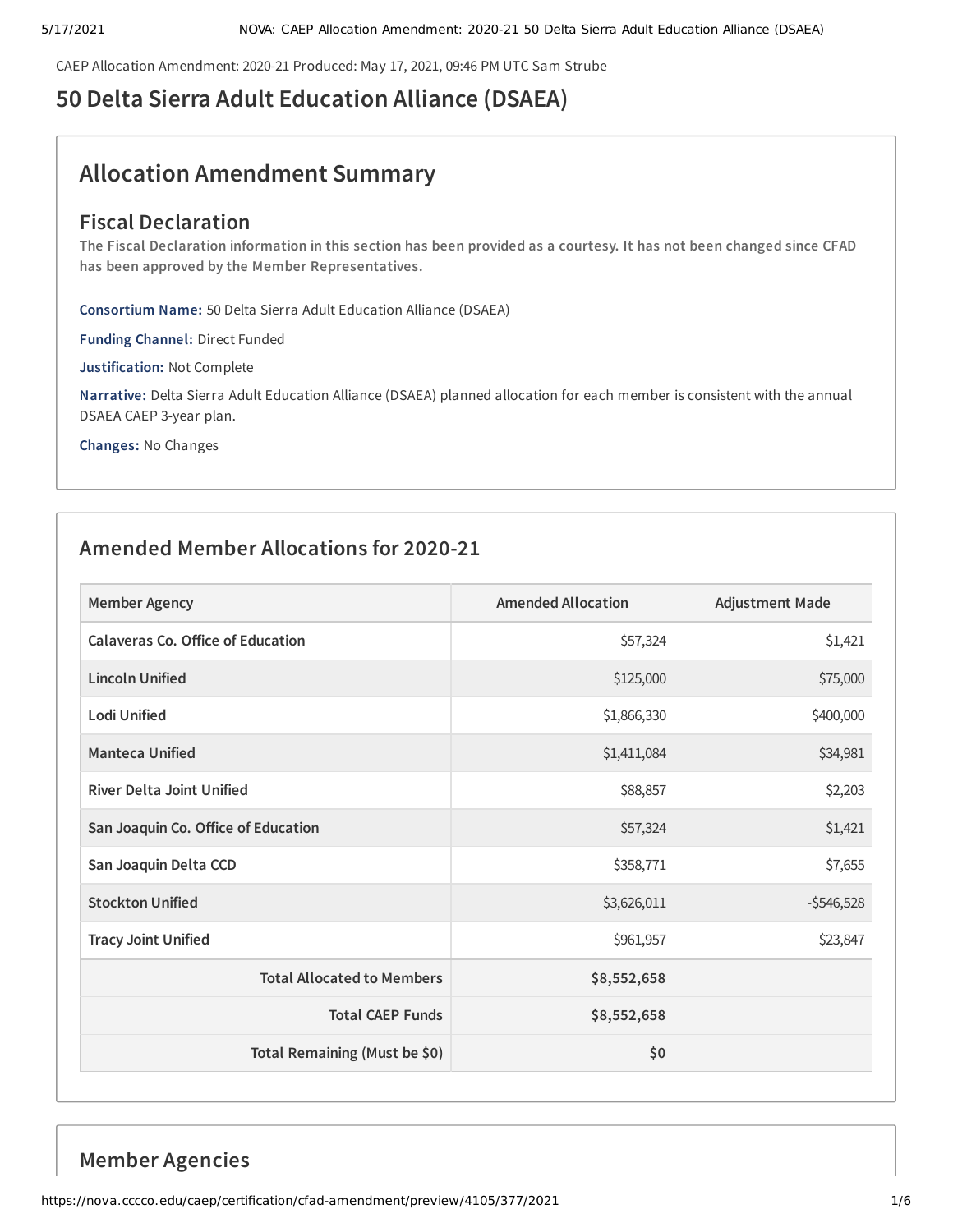| <b>Member Agency</b>                   | <b>Member Type</b>                  | Contact                          | Phone                       |
|----------------------------------------|-------------------------------------|----------------------------------|-----------------------------|
| Calaveras Co. Office of<br>Education   | County Office of Education<br>(COE) | Karen Vail                       | $(209)$ 736-6030            |
| <b>Lodi Unified</b>                    | Unified School District             | Julie Jansen                     | $(209)$ 331-7617            |
| <b>Manteca Unified</b>                 | Unified School District             | Mr. Brad Harrison                | (209) 858-7330              |
| <b>River Delta Joint Unified</b>       | Unified School District             | Nicholas Casey                   | (707) 374-5335              |
| San Joaquin Co. Office of<br>Education | County Office of Education<br>(COE) | Tony Damele                      | $(209)$ 468-9068            |
| San Joaquin Delta CCD                  | <b>District</b>                     | Dr. Heather Maloy                | $(209)$ 954-5012            |
| <b>Stockton Unified</b>                | Unified School District             | Jeff Dundas School For<br>Adults | (209) 933-7455 ext:<br>1403 |
| <b>Tracy Joint Unified</b>             | Unified School District             | Sam Strube                       | $(209)$ 830-3384            |
| <b>Lincoln Unified</b>                 | Unified School District             | Dolores Bronson                  | (209) 953-9710              |

## **Certification & Assurances**

By clicking "Approve" on the approval cards below, you are certifying the CFAD as well as confirming that you and ALL consortium members agree to the Assurances listed below.

## **Assurances**

 $\bullet$ 

## **Membership & Decision-Making**

- I certify that any community college district, school district, or county office of education, or any joint powers authority consisting of community college districts, school districts, county offices of education, or a combination of these, located within the boundaries of the adult education region shall be permitted to join the consortium as a member (EC 84905 (a) (b). (See Membership Box above).
- I certify that only members as described above (and in EC 84905) are allowed to join my consortium as members and participate in decision making and approvals whether in a public meeting, or via the NOVA planning, budgeting & expense reporting system.
- I certify that as a condition of joining a consortium, as a member, I shall commit to reporting any funds (as described in EC 84916) available to that member for the purposes of education and workforce services for adults and the uses of those funds through the annual Program Area exercise in NOVA for reporting leveraged funds, and instructional hours.
- I certify that as a member of the consortium my district shall be represented only by an official designated by the governing board of the member (EC 84905 (c)).
- I certify that as a member of the consortium, I shall participate in any decision made by the consortium (EC 84905 (d)(1)  $(A)$ ).
- I certify that all decision made by the consortium and its members is final (EC 84905 (d)(1)(F)).
- I certify that I will adhere to the consortium rules and procedures and, as agreed upon by the consortium members, to any additional by-laws, charters, etc.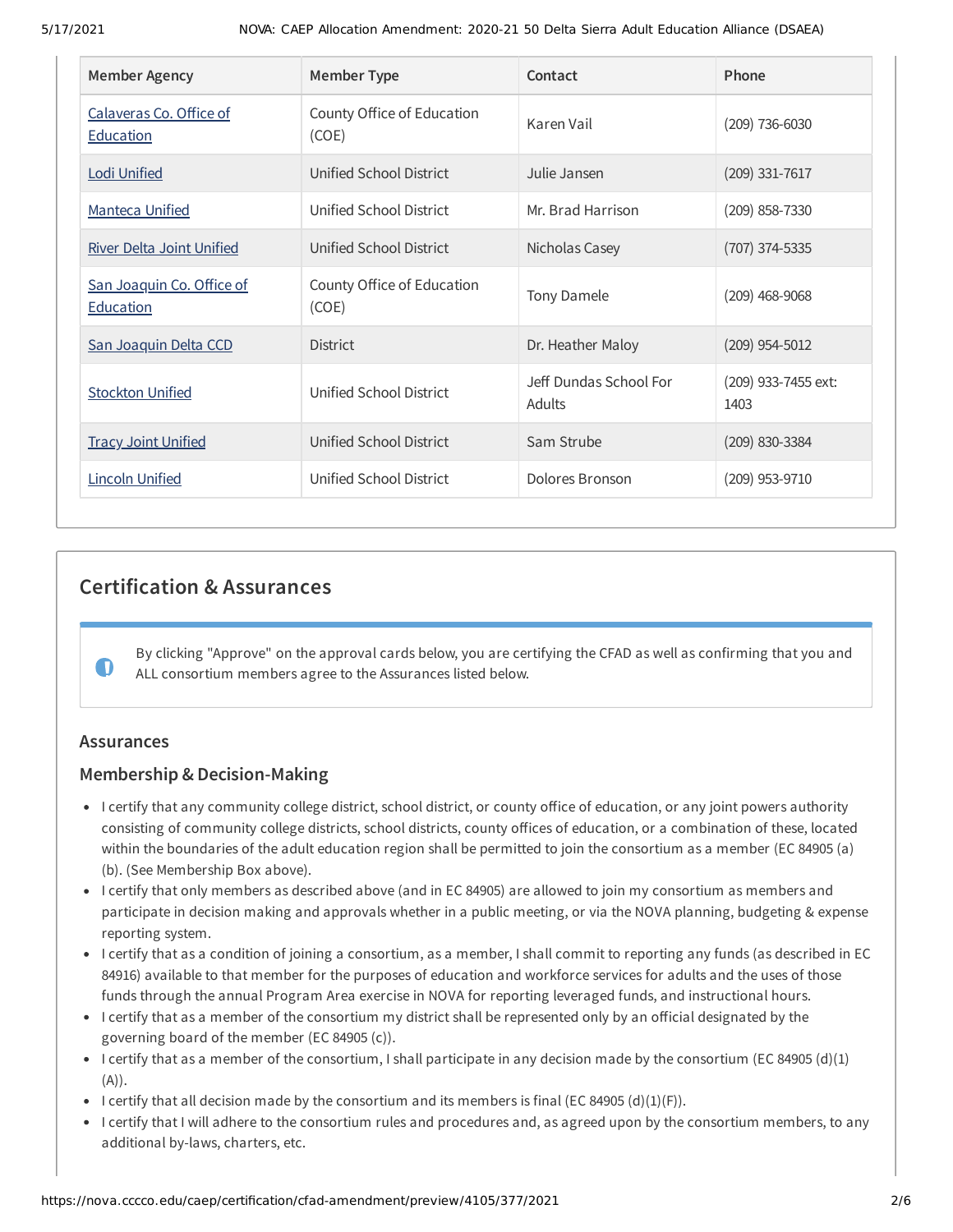## **Public Meetings**

- I certify that a proposed decision is considered at an open, properly noticed public meeting of the consortium at which members of the public may comment (EC 84905  $(d)(1)(B)$ ).
- I certify that the consortium has provided the public with adequate notice of a proposed decision and considered any comments submitted by members of the public, and any comments submitted by members of the public have been distributed publicly (EC 84905  $(d)(1)(C)$ ).
- I certify that the consortium has requested comments regarding a proposed decision from other entities located in the adult education region that provide education and workforce services for adults (EC 84905 (d)(1)(D)(i)).
- I certify that the consortium has requested comments regarding a proposed decision from other entities located in the adult education region that provide education and workforce services for adults (EC 84905 (d)(1)(D)(i)).
- I certify that the consortium has considered input provided by pupils, teachers employed by local educational agencies, community college faculty, principals, administrators, classified staff, and the local bargaining units of the school districts and community college districts before it makes a decision (EC 84905  $(d)(1)(E)$ ).
- I certify that in addition to the meeting requirements listed in EC 84905, and as agreed upon by the consortium members, that I will follow the public meeting requirements listed in the Ralph M. Brown Act as the Brown Act applies to the governing body of any "local body created by state or federal statute." (Ed. Code, section 54952.)

## **Reporting Requirements**

- I certify that I will participate in completing and updating any consortium long range and/or short range planning efforts and/or budget work plans (EC 84906, 84914(a)).
- I certify that all CAEP expenses have been expended in the CAEP seven program areas, and services provided are consistent with the 3-year plan, the annual plan, and my district's work plan & budget as submitted in NOVA (EC 84913 (1-7), 84906, 8914(a)).
- I certify that my expenditures of CAEP funds match the objectives/activities included in the annual plan and the member work plan (EC 84906, 84914(a)).
- I certify that my expenditures of CAEP funds adhere to the allowable uses of funds as identified in the CAEP Fiscal Management Guide.
- I certify that I will report student level enrollment data and outcomes as prescribed by the State CAEP Office (EC 84920).
- I certify that I will share financial expenditure and progress reports with the members of my regional consortium.
- I certify that I understand that as a member if I do not meet any of these items I have certified, I will be deemed an ineffective member which may result in a loss or reduction of CAEP funding (EC 84914(b)).
- I certify that all CAEP expenses have been expended only for the education of persons 18 years of age or older (EC 84901(a)).

## **San Joaquin Delta CCD - Member Representative**

**Heather Maloy** CAEP Coordinator/Project Director for DSAEA Regional Transitions [hmaloy@deltacollege.edu](mailto:hmaloy@deltacollege.edu) (209) 954-5012

## Approved by Dr. Hea ther Ma loy

## **05/17/2021 10:52 AM PDT**

## **River Delta Joint Unified - Member Representative**

## **Nicholas Casey**

 $(70, 70, 70, 70, 70)$ 

[ncasey@rdusd.org](mailto:ncasey@rdusd.org)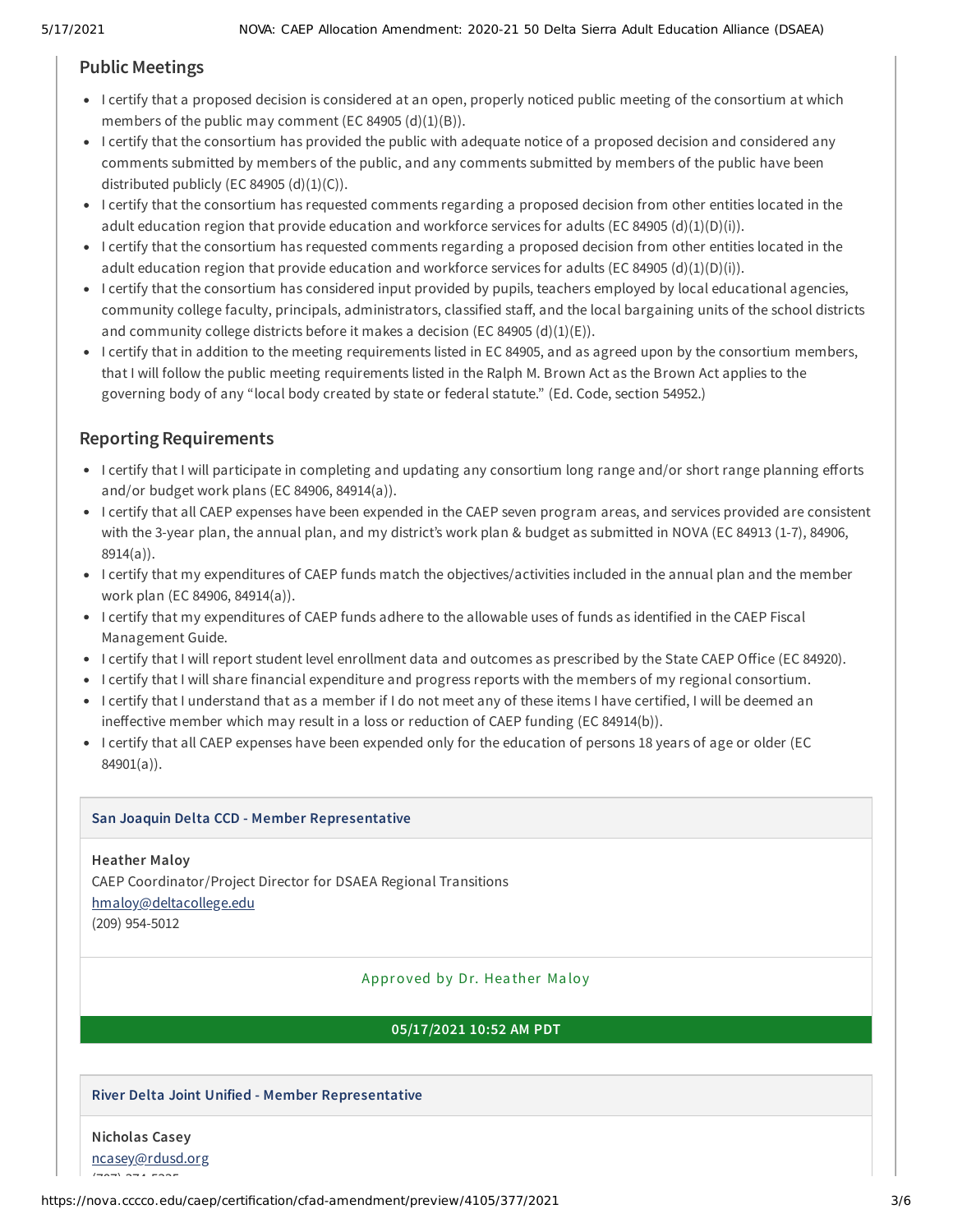(707) 374-5335

## Approved by Nicholas Casey

### **05/17/2021 10:58 AM PDT**

#### **San Joaquin Co. Oice of Education - Member Representative**

**Tony Damele** Coordinator [tdamele@sjcoe.net](mailto:tdamele@sjcoe.net) (209) 468-9068

### Approved by Tony Damele

#### **05/17/2021 12:32 PM PDT**

#### **Lincoln Unified - Member Representative**

**Dolores Bronson** Director of Family and Community Engagement [dbronson@lusd.net](mailto:dbronson@lusd.net) (209) 953-9710

#### Approved by Dolores Bronson

## **05/17/2021 11:25 AM PDT**

### **Lodi Unified - Member Representative**

**Julie Jansen** CTE Director [jjansen@lodiusd.net](mailto:jjansen@lodiusd.net) (209) 331-7617

**Dao Xiong** Accounting Supervisor [dxiong@lodiusd.net](mailto:dxiong@lodiusd.net) (209) 331-7129

#### Approved by Julie Jansen

### **05/17/2021 11:29 AM PDT**

**Manteca Unified - Member Representative**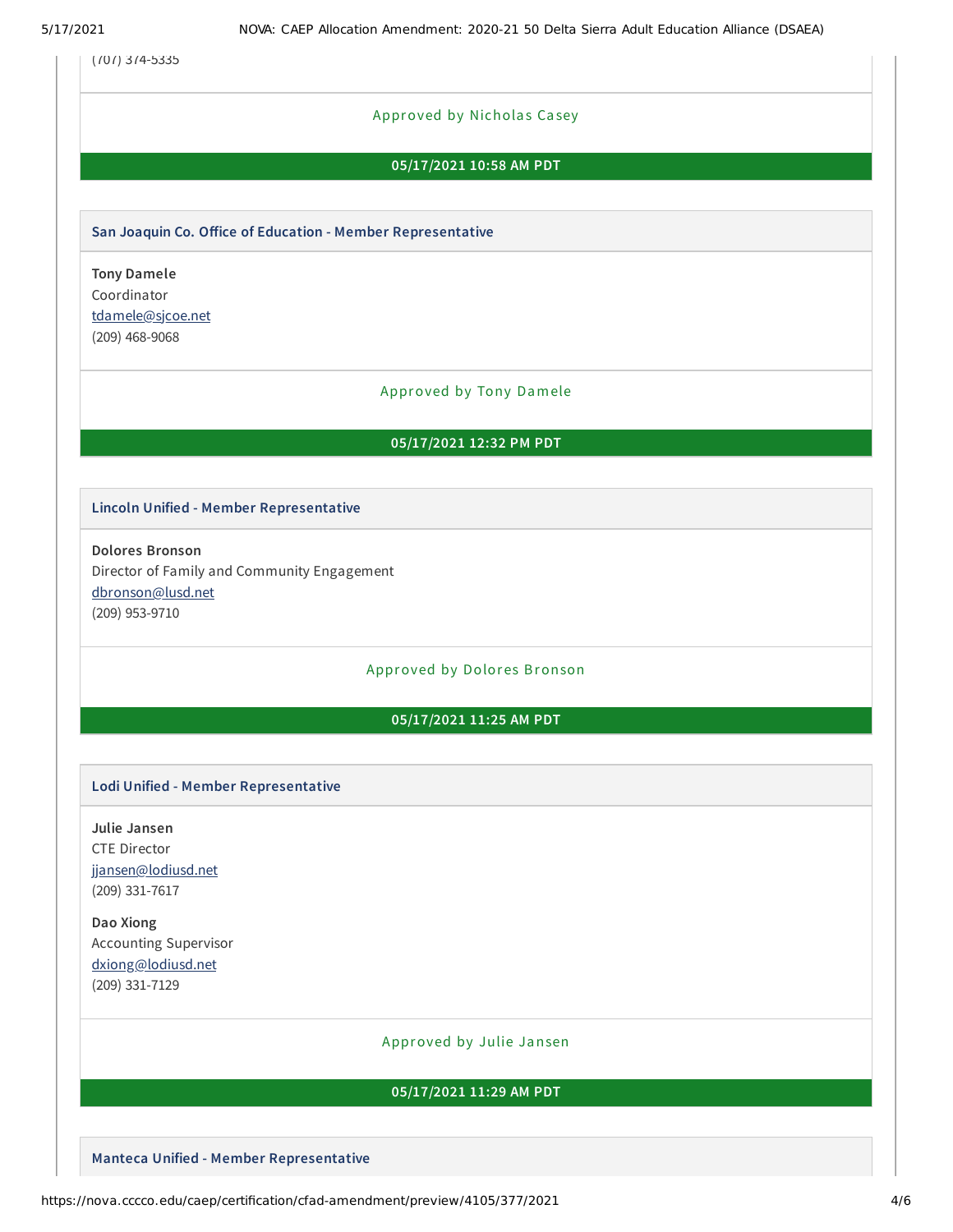| <b>Brad Harrison</b>                                      |
|-----------------------------------------------------------|
|                                                           |
| Principal                                                 |
| bharrison@musd.net                                        |
| (209) 858-7330                                            |
|                                                           |
| Approved by Mr. Brad Harrison                             |
|                                                           |
| 05/17/2021 11:09 AM PDT                                   |
|                                                           |
| <b>Stockton Unified - Member Representative</b>           |
| <b>Jeff Dundas</b>                                        |
| Principal                                                 |
| jdundas@stocktonusd.net                                   |
| (209) 933-7455 ext: 1403                                  |
|                                                           |
|                                                           |
| Approved by Jeff Dundas School For Adults                 |
| 05/17/2021 10:52 AM PDT                                   |
|                                                           |
|                                                           |
| Tracy Joint Unified - Member Representative               |
|                                                           |
| Sam Strube                                                |
| sstrube@tusd.net                                          |
| (209) 830-3384                                            |
|                                                           |
| Approved by Sam Strube                                    |
| 05/17/2021 02:46 PM PDT                                   |
|                                                           |
|                                                           |
| Calaveras Co. Office of Education - Member Representative |
| <b>Karen Vail</b>                                         |
| Assistant Superintendent Instructional Support Services   |
| kvail@ccoe.k12.ca.us                                      |
| $(209)$ 736-6030                                          |
|                                                           |
| <b>Claudia Davis</b>                                      |
| Associate Superintendent, Administrative Services         |
| cdavis@ccoe.k12.ca.us                                     |
| (209) 736-6026                                            |
|                                                           |

**Jared Hungerford** Coordinator of Adult Education [jhungerford@ccoe.k12.ca.us](mailto:jhungerford@ccoe.k12.ca.us) (209) 736-6046